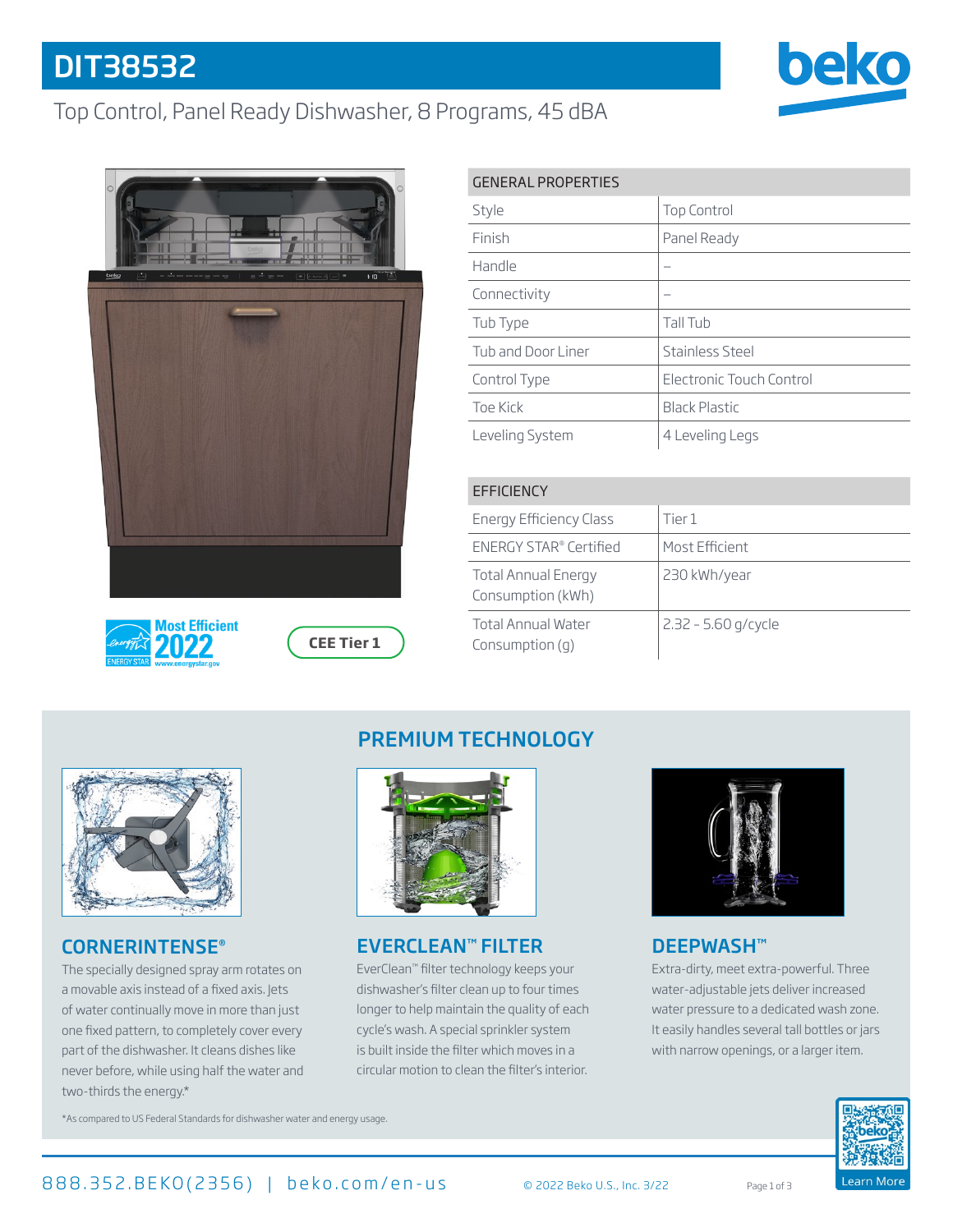# DIT38532

# Top Control, Panel Ready Dishwasher, 8 Programs, 45 dBA



| Number of Wash Cycles                               | 8                         |
|-----------------------------------------------------|---------------------------|
| SilentTech™                                         | 45 dBA                    |
| CornerIntense®                                      | Yes                       |
| Deep Wash                                           | Yes                       |
| EverClean™ Filter                                   | Yes                       |
| SelfDry                                             | ÷.                        |
| lonGuard                                            |                           |
| Drying System                                       | <b>Active Ventilation</b> |
| Interior Illumination                               | Yes                       |
| <b>DMSF Overflow Protection</b>                     | Yes                       |
| <b>Turbidity Sensor</b>                             | Yes                       |
| Delay Timer                                         | Yes                       |
| Detergent & Rinse Aid Dispenser<br>(with Indicator) | Yes                       |
| <b>Flood Protection</b>                             | Yes                       |
| Overflow Safety                                     | Yes                       |
| Water Softener                                      |                           |
| Watertap Indicator                                  | Yes                       |
| LED Spot (Light Indicator on Floor)                 | Yes                       |
| Interior High Loop with Air Gap                     | Yes                       |
| All-In-1 Tablet                                     | Yes                       |
| ProSmart Inverter Motor                             | Yes                       |
| NSF®-Certified - Sanitize Option                    | Yes                       |

### CAPACITY

Number of Place Settings 16

beko

| TECHNICAL INFORMATION                                               |              |  |
|---------------------------------------------------------------------|--------------|--|
| Total Power (W)                                                     | 1,400 W      |  |
| Current (A)                                                         | 12A          |  |
| Volts (A)                                                           | 120 V        |  |
| Frequency (Hz)                                                      | 60 Hz        |  |
| Power Cord Full Length                                              | Yes          |  |
| Power Cord Install Length from Edge<br>of Unit when Facing the Door | $4$ ft.      |  |
| Minimum Water Pressure (psi)                                        | $4.35 - 145$ |  |
| Length Discharge Hose                                               | 6 ft.        |  |

#### DIMENSIONS & WEIGHT

| Product $(H \times W \times D)$ (in)                       | $33^{7}/8$ x 23 $9/16$ x 21 $5/8$ |
|------------------------------------------------------------|-----------------------------------|
| Required Cutout Dimensions<br>$(H \times W \times D)$ (in) | 34 x 24 x 24                      |
| Net Weight (lbs)                                           | 90.61                             |

#### ACCESSORIES (INCLUDED)

| Installation Accessory Pack | 1784430063 |
|-----------------------------|------------|
| Toe Kirk                    | 1765810101 |

## RACK SYSTEM Full Size Third Rack Yes, with Cutlery Tray Easy Fold Lower Rack Tines  $|4|$ Cutlery Basket Standard, Full-Size Upper Rack Full Extension Telescopic Rail Easy Fold Upper Rack Tines  $|3|$ Height-Adjustable Upper Rack | Yes, 3 Positions, when Loaded Nylon Coated Racks Yes

| <b>WARRANTY</b>         |                                  |
|-------------------------|----------------------------------|
| All Products            | 2-Year Full Warranty             |
| ProSmart Inverter Motor | 10-Year Warranty –<br>Parts Only |